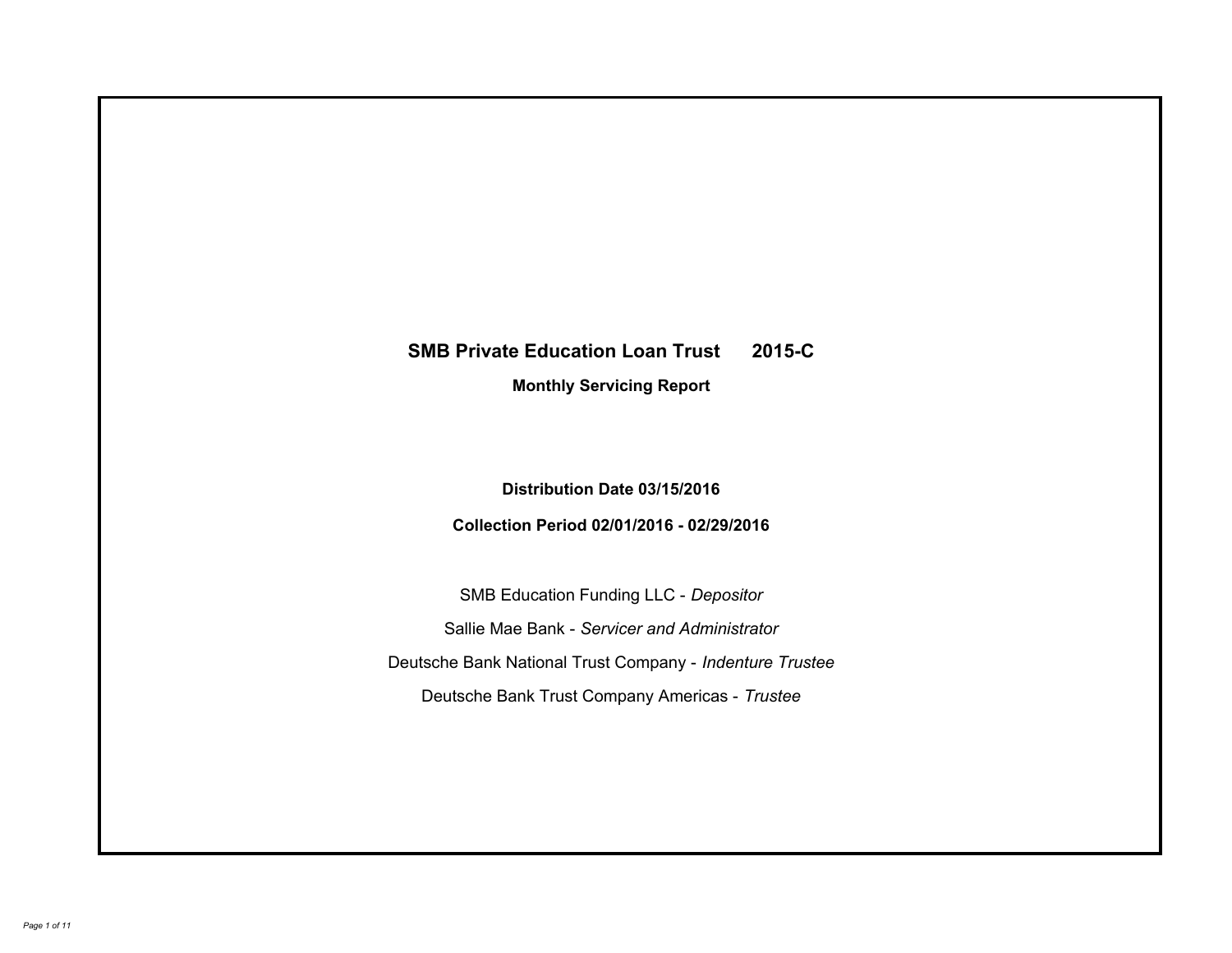A

| Α           | <b>Student Loan Portfolio Characteristics</b>                  |                                                                                                     | Settlement Date<br>10/27/2015     | 01/31/2016                        | 02/29/2016                        |
|-------------|----------------------------------------------------------------|-----------------------------------------------------------------------------------------------------|-----------------------------------|-----------------------------------|-----------------------------------|
|             | <b>Principal Balance</b><br>Interest to be Capitalized Balance |                                                                                                     | \$693,787,197.00<br>55,852,621.68 | \$687,423,848.43<br>48,688,462.12 | \$682,622,898.89<br>48,691,854.64 |
|             | Pool Balance                                                   |                                                                                                     | \$749,639,818.68                  | \$736,112,310.55                  | \$731,314,753.53                  |
|             | Weighted Average Coupon (WAC)                                  |                                                                                                     | 8.28%                             | 8.48%                             | 8.48%                             |
|             | Weighted Average Remaining Term                                |                                                                                                     | 127.00                            | 125.16                            | 124.65                            |
|             | Number of Loans                                                |                                                                                                     | 65,154                            | 64,382                            | 63,848                            |
|             | Number of Borrowers                                            |                                                                                                     | 45,614                            | 44,905                            | 44,564                            |
|             | Pool Factor                                                    |                                                                                                     |                                   | 0.981954656                       | 0.975554840                       |
|             | Since Issued Total Constant Prepayment Rate (1)                |                                                                                                     |                                   | 6.02%                             | 6.00%                             |
| $\sf B$     | <b>Debt Securities</b>                                         | <b>Cusip/Isin</b>                                                                                   | 02/16/2016                        |                                   | 03/15/2016                        |
|             | A <sub>1</sub>                                                 | 78448RAA4                                                                                           | \$169,425,422.54                  |                                   | \$162,251,435.21                  |
|             | A <sub>2</sub> A                                               | 78448RAB2                                                                                           | \$207,000,000.00                  |                                   | \$207,000,000.00                  |
|             | A <sub>2</sub> B                                               | 78448RAC0                                                                                           | \$100,000,000.00                  |                                   | \$100,000,000.00                  |
|             | A <sub>3</sub>                                                 | 78448RAD8                                                                                           | \$75,000,000.00                   |                                   | \$75,000,000.00                   |
|             | В                                                              | 78448RAE6                                                                                           | \$70,000,000.00                   |                                   | \$70,000,000.00                   |
|             | C                                                              | 78448RAF3                                                                                           | \$50,000,000.00                   |                                   | \$50,000,000.00                   |
| $\mathsf C$ | <b>Certificates</b>                                            | <b>Cusip/Isin</b>                                                                                   | 02/16/2016                        |                                   | 03/15/2016                        |
|             |                                                                |                                                                                                     |                                   |                                   |                                   |
|             | Residual                                                       | 78448R106                                                                                           | \$100,000.00                      |                                   | \$100,000.00                      |
| D           | <b>Account Balances</b>                                        |                                                                                                     | 02/16/2016                        |                                   | 03/15/2016                        |
|             |                                                                |                                                                                                     |                                   |                                   |                                   |
|             | Reserve Account Balance                                        |                                                                                                     | \$1,884,455.00                    |                                   | \$1,884,455.00                    |
| E           | <b>Asset / Liability</b>                                       |                                                                                                     | 02/16/2016                        |                                   | 03/15/2016                        |
|             | Overcollateralization Percentage                               |                                                                                                     | 8.79%                             |                                   | 9.17%                             |
|             | Specified Overcollateralization Amount                         |                                                                                                     | \$220,833,693.17                  |                                   | \$219,394,426.06                  |
|             | Actual Overcollateralization Amount                            |                                                                                                     | \$64,686,888.01                   |                                   | \$67,063,318.32                   |
|             |                                                                | (1) For additional information, see 'Since Issued CPR Methodology' found on page 11 of this report. |                                   |                                   |                                   |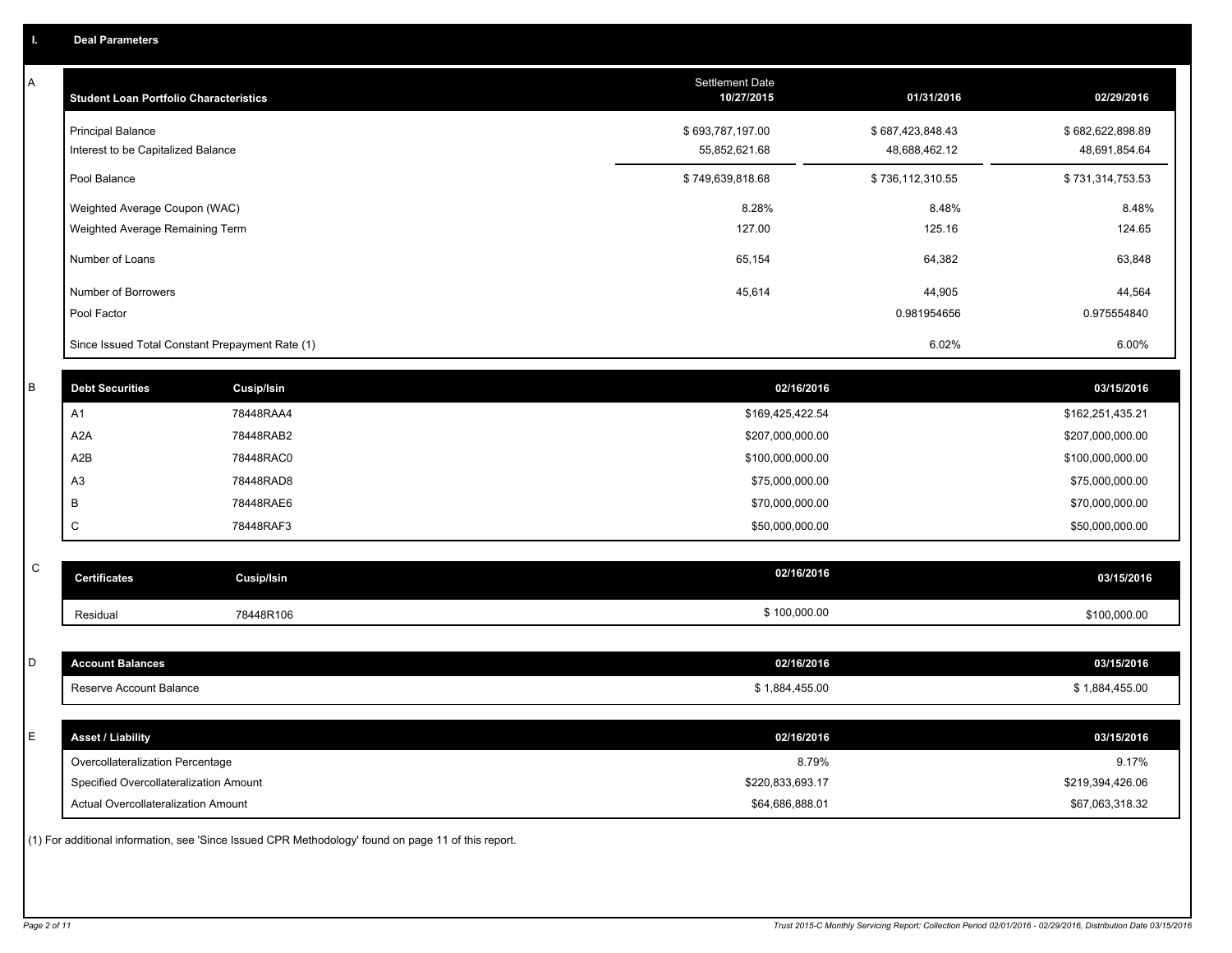### **II. 2015-C Trust Activity 02/01/2016 through 02/29/2016**

| Α | <b>Student Loan Principal Receipts</b>                           |                |  |
|---|------------------------------------------------------------------|----------------|--|
|   | <b>Borrower Principal</b>                                        | 6,322,382.22   |  |
|   | <b>Consolidation Activity Principal</b>                          | 0.00           |  |
|   | Seller Principal Reimbursement                                   | 0.00           |  |
|   | Servicer Principal Reimbursement                                 | 0.00           |  |
|   | Delinquent Principal Purchases by Servicer                       | 0.00           |  |
|   | <b>Other Principal Deposits</b>                                  | 0.00           |  |
|   | <b>Total Principal Receipts</b>                                  | \$6,322,382.22 |  |
| в | <b>Student Loan Interest Receipts</b>                            |                |  |
|   | <b>Borrower Interest</b>                                         | 2,633,317.34   |  |
|   | <b>Consolidation Activity Interest</b>                           | 0.00           |  |
|   | Seller Interest Reimbursement                                    | 0.00           |  |
|   | Servicer Interest Reimbursement                                  | 0.00           |  |
|   | Delinquent Interest Purchases by Servicer                        | 0.00           |  |
|   | Other Interest Deposits                                          | 0.00           |  |
|   | <b>Total Interest Receipts</b>                                   | \$2,633,317.34 |  |
| C | <b>Recoveries on Realized Losses</b>                             | \$3,758.00     |  |
| D | <b>Investment Income</b>                                         | \$2,973.47     |  |
| Ε | <b>Funds Borrowed from Next Collection Period</b>                | \$0.00         |  |
| F | <b>Funds Repaid from Prior Collection Period</b>                 | \$0.00         |  |
| G | Loan Sale or Purchase Proceeds                                   | \$0.00         |  |
| н | Initial Deposits to Distribution Account                         | \$0.00         |  |
|   | <b>Excess Transferred from Other Accounts</b>                    | \$0.00         |  |
| J | <b>Borrower Benefit Reimbursements</b>                           | \$0.00         |  |
| Κ | <b>Other Deposits</b>                                            | \$0.00         |  |
| L | <b>Other Fees Collected</b>                                      | \$0.00         |  |
| М | <b>AVAILABLE FUNDS</b>                                           | \$8,962,431.03 |  |
| N | Non-Cash Principal Activity During Collection Period             | \$1,521,432.68 |  |
| O | Aggregate Purchased Amounts by the Depositor, Servicer or Seller | \$0.00         |  |
| P | Aggregate Loan Substitutions                                     | \$0.00         |  |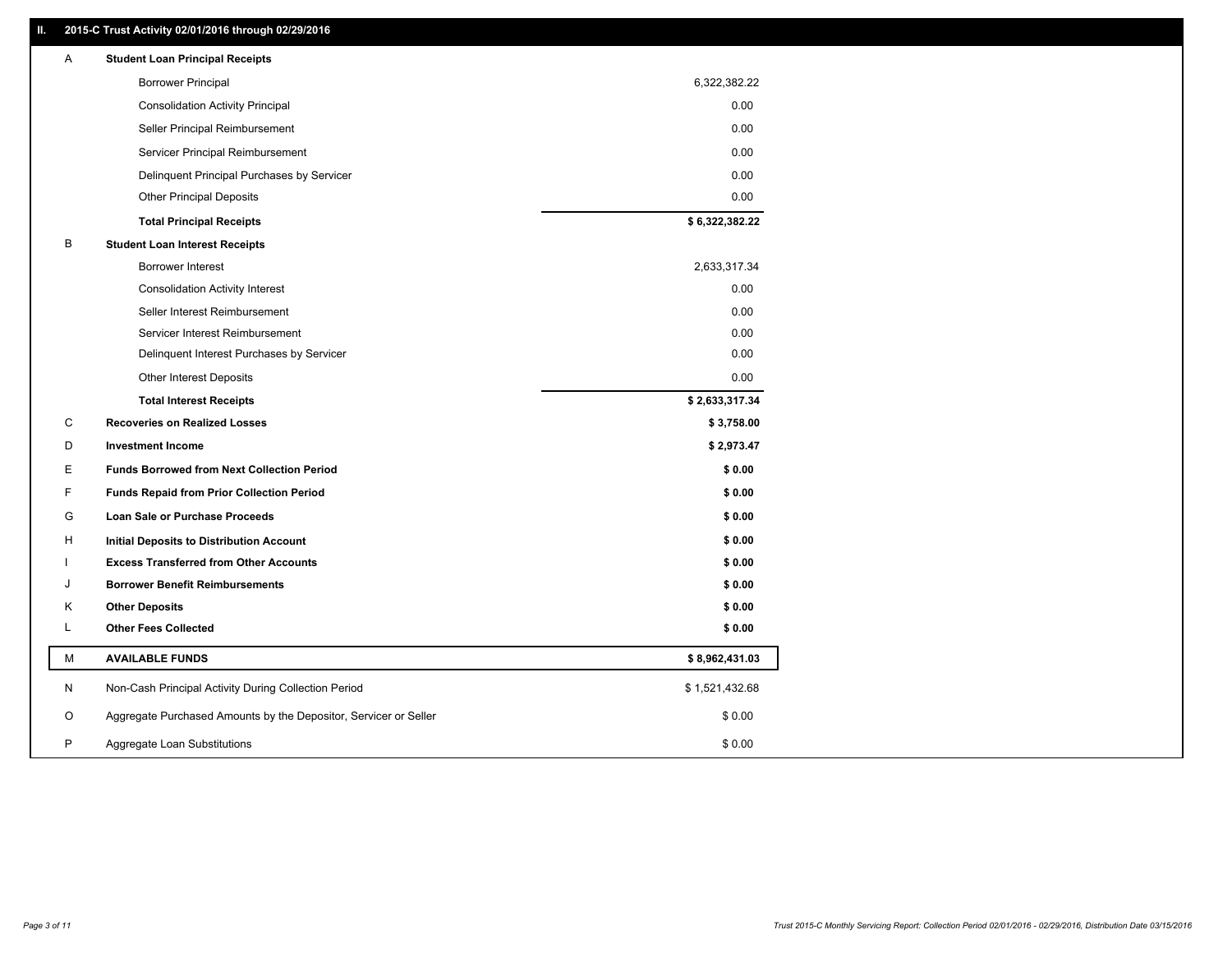|              |                       |                          |         |                  | <b>Loans by Repayment Status</b> |                            |                          |         |                  |                |                            |
|--------------|-----------------------|--------------------------|---------|------------------|----------------------------------|----------------------------|--------------------------|---------|------------------|----------------|----------------------------|
|              |                       |                          |         | 02/29/2016       |                                  |                            |                          |         | 01/31/2016       |                |                            |
|              |                       | <b>Wtd Avg</b><br>Coupon | # Loans | Principal        | % of Principal                   | % of Loans in<br>Repay (1) | <b>Wtd Avg</b><br>Coupon | # Loans | Principal        | % of Principal | % of Loans in<br>Repay (1) |
| INTERIM:     | IN SCHOOL             | 9.07%                    | 12,827  | \$136,219,204.49 | 19.955%                          | $-$ %                      | 9.09%                    | 13,234  | \$140,621,902.19 | 20.456%        | $-$ %                      |
|              | GRACE                 | 8.93%                    | 3,142   | \$31,318,350.99  | 4.588%                           | $-$ %                      | 8.83%                    | 3,399   | \$33,183,727.95  | 4.827%         | $-$ %                      |
|              | <b>DEFERMENT</b>      | 8.91%                    | 2,105   | \$20,122,093.81  | 2.948%                           | $-$ %                      | 8.89%                    | 1,886   | \$17,529,775.12  | 2.550%         | $-$ %                      |
| REPAYMENT:   | <b>CURRENT</b>        | 8.20%                    | 43,113  | \$460,513,247.17 | 67.462%                          | 93.040%                    | 8.20%                    | 43,128  | \$461,015,768.07 | 67.064%        | 92.930%                    |
|              | 31-60 DAYS DELINQUENT | 9.07%                    | 542     | \$6,820,278.17   | 0.999%                           | 1.378%                     | 9.21%                    | 687     | \$8,141,215.12   | 1.184%         | 1.641%                     |
|              | 61-90 DAYS DELINQUENT | 9.21%                    | 334     | \$3,971,042.86   | 0.582%                           | 0.802%                     | 9.12%                    | 213     | \$2,222,684.94   | 0.323%         | 0.448%                     |
|              | > 90 DAYS DELINQUENT  | 9.25%                    | 85      | \$841,136.10     | 0.123%                           | 0.170%                     | 9.48%                    | 84      | \$804,601.11     | 0.117%         | 0.162%                     |
|              | <b>FORBEARANCE</b>    | 8.60%                    | 1,700   | \$22,817,545.30  | 3.343%                           | 4.610%                     | 8.62%                    | 1,751   | \$23,904,173.93  | 3.477%         | 4.819%                     |
| <b>TOTAL</b> |                       |                          | 63,848  | \$682,622,898.89 | 100.00%                          | 100.00%                    |                          | 64,382  | \$687,423,848.43 | 100.00%        | 100.00%                    |

Percentages may not total 100% due to rounding  $^\star$ 

1 Loans classified in "Repayment" include any loan for which interim interest only, \$25 fixed payments or full principal and interest payments are due.

|                 |                                                                                                                                   |                          |         |                  | <b>Loans by Borrower Status</b> |                                |                          |         |                  |                |                                |
|-----------------|-----------------------------------------------------------------------------------------------------------------------------------|--------------------------|---------|------------------|---------------------------------|--------------------------------|--------------------------|---------|------------------|----------------|--------------------------------|
|                 |                                                                                                                                   |                          |         | 02/29/2016       |                                 |                                |                          |         | 01/31/2016       |                |                                |
|                 |                                                                                                                                   | <b>Wtd Avg</b><br>Coupon | # Loans | Principal        | % of Principal                  | % of Loans in<br>P&I Repay (2) | <b>Wtd Avg</b><br>Coupon | # Loans | Principal        | % of Principal | % of Loans in<br>P&I Repay (2) |
| <b>INTERIM:</b> | IN SCHOOL                                                                                                                         | 8.73%                    | 25,480  | \$295,145,582.21 | 43.237%                         | $-$ %                          | 8.73%                    | 26,318  | \$304,841,060.77 | 44.345%        | $-$ %                          |
|                 | GRACE                                                                                                                             | 8.63%                    | 5,741   | \$63,400,948.37  | 9.288%                          | $-$ %                          | 8.56%                    | 6,002   | \$65,323,934.90  | 9.503%         | $-$ %                          |
|                 | <b>DEFERMENT</b>                                                                                                                  | 8.51%                    | 4,135   | \$39,868,650.92  | 5.841%                          | $-$ %                          | 8.50%                    | 3,707   | \$34,756,361.14  | 5.056%         | $-$ %                          |
| P&I REPAYMENT:  | <b>CURRENT</b>                                                                                                                    | 8.06%                    | 25,942  | \$251,008,487.24 | 36.771%                         | 88.319%                        | 8.07%                    | 25,765  | \$248,763,035.13 | 36.188%        | 88.057%                        |
|                 | 31-60 DAYS DELINQUENT                                                                                                             | 9.16%                    | 481     | \$6,083,988.01   | 0.891%                          | 2.141%                         | 9.27%                    | 575     | \$7,033,020.85   | 1.023%         | 2.490%                         |
|                 | 61-90 DAYS DELINQUENT                                                                                                             | 9.23%                    | 290     | \$3,488,959.59   | 0.511%                          | 1.228%                         | 9.10%                    | 186     | \$2,040,244.68   | 0.297%         | 0.722%                         |
|                 | > 90 DAYS DELINQUENT                                                                                                              | 9.21%                    | 79      | \$808,737.25     | 0.118%                          | 0.285%                         | 9.38%                    | 78      | \$762,017.03     | 0.111%         | 0.270%                         |
|                 | FORBEARANCE                                                                                                                       | 8.60%                    | 1,700   | \$22,817,545.30  | 3.343%                          | 8.028%                         | 8.62%                    | 1,751   | \$23,904,173.93  | 3.477%         | 8.462%                         |
| <b>TOTAL</b>    |                                                                                                                                   |                          | 63,848  | \$682,622,898.89 | 100.00%                         | 100.00%                        |                          | 64,382  | \$687,423,848.43 | 100.00%        | 100.00%                        |
|                 | Percentages may not total 100% due to rounding<br>the contract of the contract of the contract of the contract of the contract of |                          |         |                  |                                 |                                |                          |         |                  |                |                                |

2 Loans classified in "P&I Repayment" includes only those loans for which scheduled principal and interest payments are due.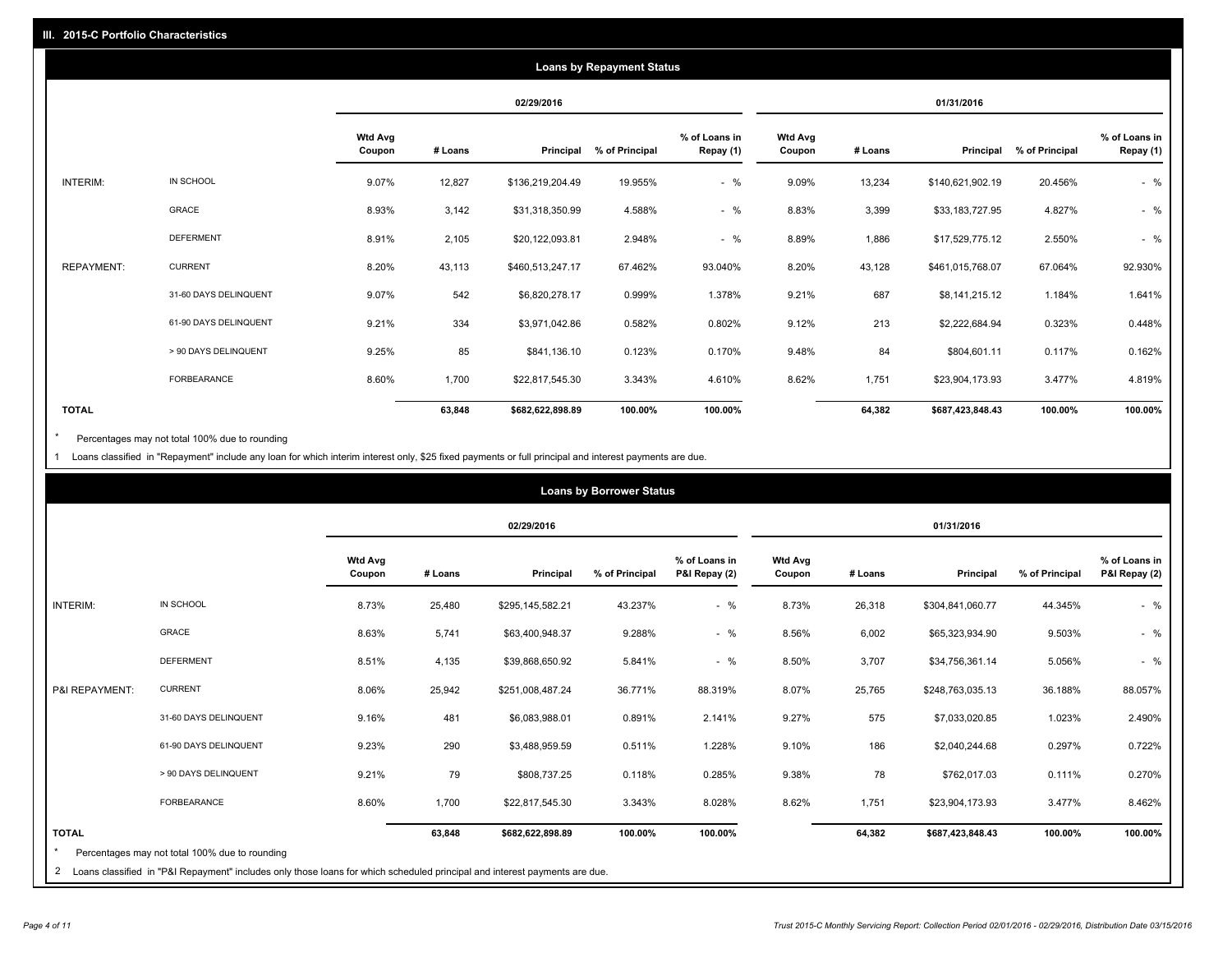| Pool Balance<br>\$731,314,753.53<br>\$736,112,310.55<br>Total # Loans<br>63,848<br>64,382<br>Total # Borrowers<br>44,564<br>44,905<br>8.48%<br>8.48%<br>Weighted Average Coupon<br>124.65<br>125.16<br>Weighted Average Remaining Term<br>92.4%<br>Percent of Pool - Cosigned<br>92.4%<br>7.6%<br>7.6%<br>Percent of Pool - Non Cosigned<br>Borrower Interest Accrued for Period<br>\$4,531,300.00<br>\$4,876,404.58<br><b>Outstanding Borrower Interest Accrued</b><br>\$51,677,084.43<br>\$51,817,176.11<br>Gross Principal Realized Loss - Periodic<br>\$470,544.06<br>\$393,318.70<br>Gross Principal Realized Loss - Cumulative<br>\$1,168,873.12<br>\$698,329.06<br>Recoveries on Realized Losses - Periodic<br>\$3,758.00<br>\$323.79<br>Recoveries on Realized Losses - Cumulative<br>\$4,173.24<br>\$415.24<br>Net Losses - Periodic<br>\$466,786.06<br>\$392,994.91<br>Net Losses - Cumulative<br>\$1,164,699.88<br>\$697,913.82<br>\$1,992,161.70<br>\$1,176,385.18<br>Non-Cash Principal Activity - Capitalized Interest<br>6.00%<br>6.02%<br>Since Issued Total Constant Prepayment Rate (CPR) (1)<br>Loan Substitutions<br>\$0.00<br>\$0.00<br><b>Cumulative Loan Substitutions</b><br>\$0.00<br>\$0.00<br><b>Unpaid Servicing Fees</b><br>\$0.00<br>\$0.00<br><b>Unpaid Administration Fees</b><br>\$0.00<br>\$0.00<br><b>Unpaid Carryover Servicing Fees</b><br>\$0.00<br>\$0.00<br>Note Interest Shortfall<br>\$0.00<br>\$0.00<br>Loans in Modification<br>\$1,283,009.07<br>\$667,264.08<br>% of Loans in Modification as a % of Loans in Repayment (P&I)<br>0.24%<br>0.45%<br>% Annualized Gross Principal Realized Loss - Periodic as a %<br>1.99%<br>1.67%<br>of Loans in Repayment (P&I) * 12<br>% Gross Principal Realized Loss - Cumulative as a % of<br>Original Pool Balance<br>0.16%<br>0.09% | 2/29/2016 | 1/31/2016 |
|--------------------------------------------------------------------------------------------------------------------------------------------------------------------------------------------------------------------------------------------------------------------------------------------------------------------------------------------------------------------------------------------------------------------------------------------------------------------------------------------------------------------------------------------------------------------------------------------------------------------------------------------------------------------------------------------------------------------------------------------------------------------------------------------------------------------------------------------------------------------------------------------------------------------------------------------------------------------------------------------------------------------------------------------------------------------------------------------------------------------------------------------------------------------------------------------------------------------------------------------------------------------------------------------------------------------------------------------------------------------------------------------------------------------------------------------------------------------------------------------------------------------------------------------------------------------------------------------------------------------------------------------------------------------------------------------------------------------------------------------------------------------------------------------------------------------------|-----------|-----------|
|                                                                                                                                                                                                                                                                                                                                                                                                                                                                                                                                                                                                                                                                                                                                                                                                                                                                                                                                                                                                                                                                                                                                                                                                                                                                                                                                                                                                                                                                                                                                                                                                                                                                                                                                                                                                                          |           |           |
|                                                                                                                                                                                                                                                                                                                                                                                                                                                                                                                                                                                                                                                                                                                                                                                                                                                                                                                                                                                                                                                                                                                                                                                                                                                                                                                                                                                                                                                                                                                                                                                                                                                                                                                                                                                                                          |           |           |
|                                                                                                                                                                                                                                                                                                                                                                                                                                                                                                                                                                                                                                                                                                                                                                                                                                                                                                                                                                                                                                                                                                                                                                                                                                                                                                                                                                                                                                                                                                                                                                                                                                                                                                                                                                                                                          |           |           |
|                                                                                                                                                                                                                                                                                                                                                                                                                                                                                                                                                                                                                                                                                                                                                                                                                                                                                                                                                                                                                                                                                                                                                                                                                                                                                                                                                                                                                                                                                                                                                                                                                                                                                                                                                                                                                          |           |           |
|                                                                                                                                                                                                                                                                                                                                                                                                                                                                                                                                                                                                                                                                                                                                                                                                                                                                                                                                                                                                                                                                                                                                                                                                                                                                                                                                                                                                                                                                                                                                                                                                                                                                                                                                                                                                                          |           |           |
|                                                                                                                                                                                                                                                                                                                                                                                                                                                                                                                                                                                                                                                                                                                                                                                                                                                                                                                                                                                                                                                                                                                                                                                                                                                                                                                                                                                                                                                                                                                                                                                                                                                                                                                                                                                                                          |           |           |
|                                                                                                                                                                                                                                                                                                                                                                                                                                                                                                                                                                                                                                                                                                                                                                                                                                                                                                                                                                                                                                                                                                                                                                                                                                                                                                                                                                                                                                                                                                                                                                                                                                                                                                                                                                                                                          |           |           |
|                                                                                                                                                                                                                                                                                                                                                                                                                                                                                                                                                                                                                                                                                                                                                                                                                                                                                                                                                                                                                                                                                                                                                                                                                                                                                                                                                                                                                                                                                                                                                                                                                                                                                                                                                                                                                          |           |           |
|                                                                                                                                                                                                                                                                                                                                                                                                                                                                                                                                                                                                                                                                                                                                                                                                                                                                                                                                                                                                                                                                                                                                                                                                                                                                                                                                                                                                                                                                                                                                                                                                                                                                                                                                                                                                                          |           |           |
|                                                                                                                                                                                                                                                                                                                                                                                                                                                                                                                                                                                                                                                                                                                                                                                                                                                                                                                                                                                                                                                                                                                                                                                                                                                                                                                                                                                                                                                                                                                                                                                                                                                                                                                                                                                                                          |           |           |
|                                                                                                                                                                                                                                                                                                                                                                                                                                                                                                                                                                                                                                                                                                                                                                                                                                                                                                                                                                                                                                                                                                                                                                                                                                                                                                                                                                                                                                                                                                                                                                                                                                                                                                                                                                                                                          |           |           |
|                                                                                                                                                                                                                                                                                                                                                                                                                                                                                                                                                                                                                                                                                                                                                                                                                                                                                                                                                                                                                                                                                                                                                                                                                                                                                                                                                                                                                                                                                                                                                                                                                                                                                                                                                                                                                          |           |           |
|                                                                                                                                                                                                                                                                                                                                                                                                                                                                                                                                                                                                                                                                                                                                                                                                                                                                                                                                                                                                                                                                                                                                                                                                                                                                                                                                                                                                                                                                                                                                                                                                                                                                                                                                                                                                                          |           |           |
|                                                                                                                                                                                                                                                                                                                                                                                                                                                                                                                                                                                                                                                                                                                                                                                                                                                                                                                                                                                                                                                                                                                                                                                                                                                                                                                                                                                                                                                                                                                                                                                                                                                                                                                                                                                                                          |           |           |
|                                                                                                                                                                                                                                                                                                                                                                                                                                                                                                                                                                                                                                                                                                                                                                                                                                                                                                                                                                                                                                                                                                                                                                                                                                                                                                                                                                                                                                                                                                                                                                                                                                                                                                                                                                                                                          |           |           |
|                                                                                                                                                                                                                                                                                                                                                                                                                                                                                                                                                                                                                                                                                                                                                                                                                                                                                                                                                                                                                                                                                                                                                                                                                                                                                                                                                                                                                                                                                                                                                                                                                                                                                                                                                                                                                          |           |           |
|                                                                                                                                                                                                                                                                                                                                                                                                                                                                                                                                                                                                                                                                                                                                                                                                                                                                                                                                                                                                                                                                                                                                                                                                                                                                                                                                                                                                                                                                                                                                                                                                                                                                                                                                                                                                                          |           |           |
|                                                                                                                                                                                                                                                                                                                                                                                                                                                                                                                                                                                                                                                                                                                                                                                                                                                                                                                                                                                                                                                                                                                                                                                                                                                                                                                                                                                                                                                                                                                                                                                                                                                                                                                                                                                                                          |           |           |
|                                                                                                                                                                                                                                                                                                                                                                                                                                                                                                                                                                                                                                                                                                                                                                                                                                                                                                                                                                                                                                                                                                                                                                                                                                                                                                                                                                                                                                                                                                                                                                                                                                                                                                                                                                                                                          |           |           |
|                                                                                                                                                                                                                                                                                                                                                                                                                                                                                                                                                                                                                                                                                                                                                                                                                                                                                                                                                                                                                                                                                                                                                                                                                                                                                                                                                                                                                                                                                                                                                                                                                                                                                                                                                                                                                          |           |           |
|                                                                                                                                                                                                                                                                                                                                                                                                                                                                                                                                                                                                                                                                                                                                                                                                                                                                                                                                                                                                                                                                                                                                                                                                                                                                                                                                                                                                                                                                                                                                                                                                                                                                                                                                                                                                                          |           |           |
|                                                                                                                                                                                                                                                                                                                                                                                                                                                                                                                                                                                                                                                                                                                                                                                                                                                                                                                                                                                                                                                                                                                                                                                                                                                                                                                                                                                                                                                                                                                                                                                                                                                                                                                                                                                                                          |           |           |
|                                                                                                                                                                                                                                                                                                                                                                                                                                                                                                                                                                                                                                                                                                                                                                                                                                                                                                                                                                                                                                                                                                                                                                                                                                                                                                                                                                                                                                                                                                                                                                                                                                                                                                                                                                                                                          |           |           |
|                                                                                                                                                                                                                                                                                                                                                                                                                                                                                                                                                                                                                                                                                                                                                                                                                                                                                                                                                                                                                                                                                                                                                                                                                                                                                                                                                                                                                                                                                                                                                                                                                                                                                                                                                                                                                          |           |           |
|                                                                                                                                                                                                                                                                                                                                                                                                                                                                                                                                                                                                                                                                                                                                                                                                                                                                                                                                                                                                                                                                                                                                                                                                                                                                                                                                                                                                                                                                                                                                                                                                                                                                                                                                                                                                                          |           |           |
|                                                                                                                                                                                                                                                                                                                                                                                                                                                                                                                                                                                                                                                                                                                                                                                                                                                                                                                                                                                                                                                                                                                                                                                                                                                                                                                                                                                                                                                                                                                                                                                                                                                                                                                                                                                                                          |           |           |
|                                                                                                                                                                                                                                                                                                                                                                                                                                                                                                                                                                                                                                                                                                                                                                                                                                                                                                                                                                                                                                                                                                                                                                                                                                                                                                                                                                                                                                                                                                                                                                                                                                                                                                                                                                                                                          |           |           |
|                                                                                                                                                                                                                                                                                                                                                                                                                                                                                                                                                                                                                                                                                                                                                                                                                                                                                                                                                                                                                                                                                                                                                                                                                                                                                                                                                                                                                                                                                                                                                                                                                                                                                                                                                                                                                          |           |           |

(1) For additional information, see 'Since Issued CPR Methodology' found on page 11 of this report.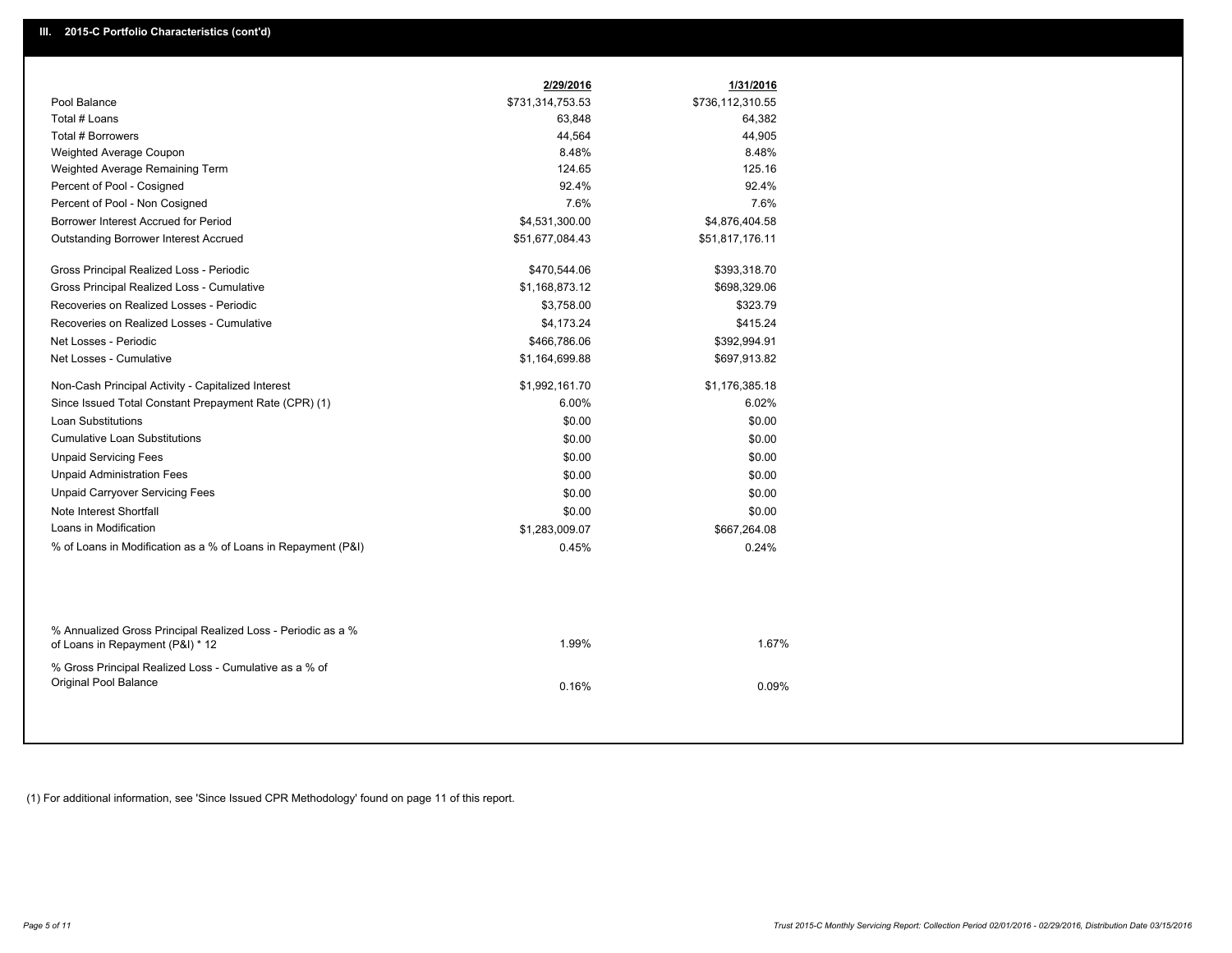#### **Loan Program**  A

|                                    | Weighted<br><b>Average Coupon</b> | # LOANS     | <b>\$ AMOUNT</b> | $%$ *     |
|------------------------------------|-----------------------------------|-------------|------------------|-----------|
| - Smart Option Interest-Only Loans | 7.48%                             | 14.687      | \$140,793,254.59 | 20.625%   |
| - Smart Option Fixed Pay Loans     | 8.45%                             | 17,134      | \$217,949,736.50 | 31.928%   |
| - Smart Option Deferred Loans      | 8.90%                             | 32.027      | \$323,879,907.80 | 47.446%   |
| - Other Loan Programs              | $0.00\%$                          | $\mathbf 0$ | \$0.00           | $0.000\%$ |
| Total                              | 8.48%                             | 63,848      | \$682,622,898.89 | 100.000%  |

\* Percentages may not total 100% due to rounding

B

C

**Index Type**

|                       | Weighted<br><b>Average Coupon</b> | # LOANS | \$ AMOUNT        | % *       |
|-----------------------|-----------------------------------|---------|------------------|-----------|
| - Fixed Rate Loans    | 9.78%                             | 10.768  | \$126,187,797.78 | 18.486%   |
| - LIBOR Indexed Loans | 8.18%                             | 53,080  | \$556,435,101.11 | 81.514%   |
| - Other Index Rates   | $0.00\%$                          | 0       | \$0.00           | $0.000\%$ |
| <b>Total</b>          | 8.48%                             | 63,848  | \$682,622,898.89 | 100.000%  |

\* Percentages may not total 100% due to rounding

## **Weighted Average Recent FICO**

| Wtd Avg Recent FICO Band       | (2) | # LOANS          | <b>\$ AMOUNT</b>                     | $%$ *              |
|--------------------------------|-----|------------------|--------------------------------------|--------------------|
| $0 - 639$                      |     | 3,277            | \$28,980,197.66                      | 4.245%             |
| 640 - 669                      |     | 3,607            | \$34,920,793.71                      | 5.116%             |
| 670 - 699                      |     | 7,980            | \$80,381,137.12                      | 11.775%            |
| 700 - 739<br>$740 +$<br>N/A(1) |     | 15,515<br>33,456 | \$164,980,407.67<br>\$373,259,761.12 | 24.169%<br>54.680% |
| Total                          |     | 13<br>63,848     | \$100,601.61<br>\$682,622,898.89     | 0.015%<br>100.000% |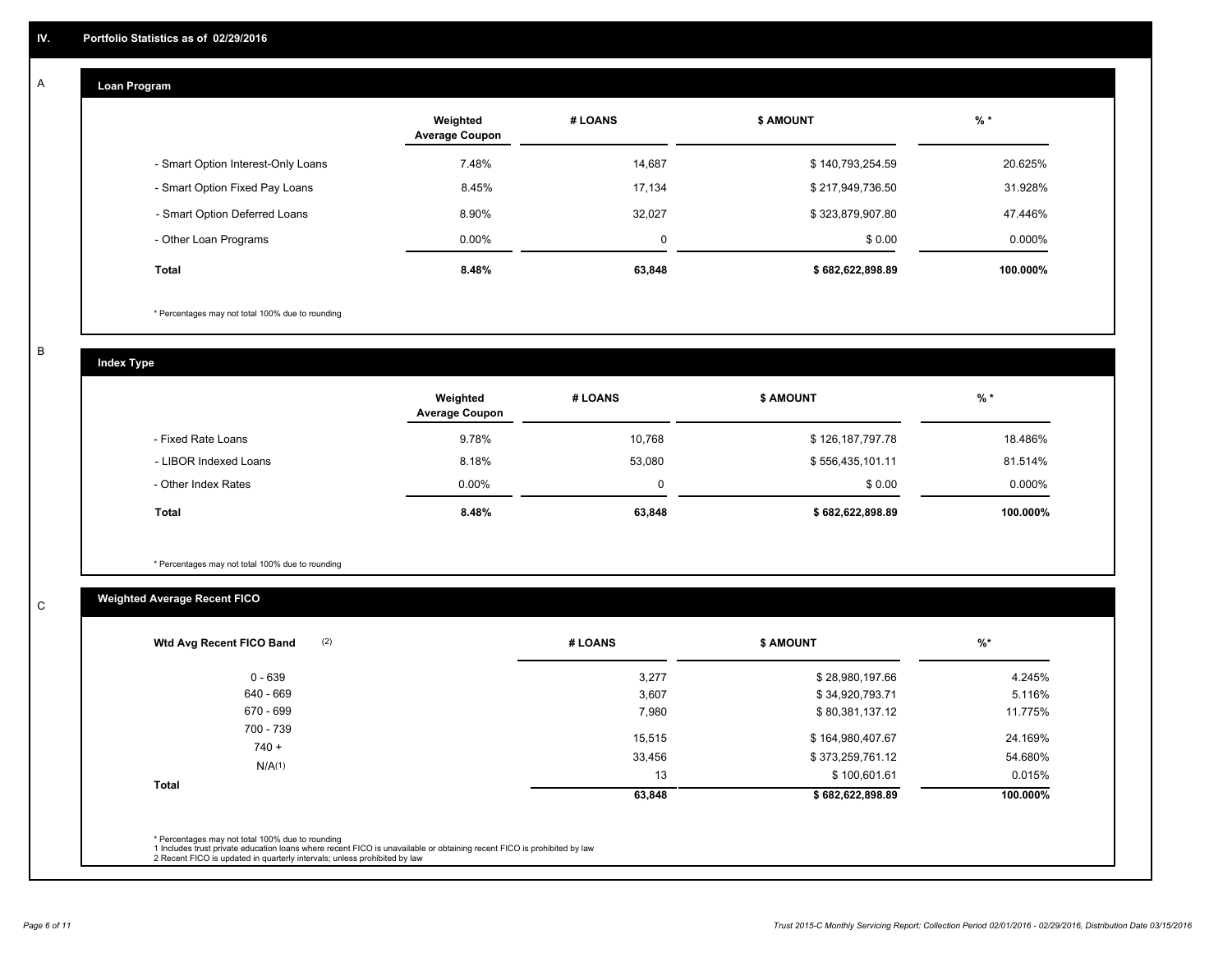| V. | 2015-C Reserve Account and Principal Distribution Calculations                                                                                                                |                  |  |
|----|-------------------------------------------------------------------------------------------------------------------------------------------------------------------------------|------------------|--|
| А. | <b>Reserve Account</b>                                                                                                                                                        |                  |  |
|    | Specified Reserve Account Balance                                                                                                                                             | \$1,884,455.00   |  |
|    | Actual Reserve Account Balance                                                                                                                                                | \$1,884,455.00   |  |
| В. | <b>Principal Distribution Amount</b>                                                                                                                                          |                  |  |
|    | Class A Notes Outstanding<br>Ι.                                                                                                                                               | \$551,425,422.54 |  |
|    | Pool Balance<br>ii.                                                                                                                                                           | \$731,314,753.53 |  |
|    | iii.<br><b>First Priority Principal Distribution Amount</b>                                                                                                                   | \$0.00           |  |
|    | Class A and B Notes Outstanding<br>iv.                                                                                                                                        | \$621,425,422.54 |  |
|    | First Priority Principal Distribution Amount<br>v.                                                                                                                            | \$0.00           |  |
|    | Pool Balance<br>vi.                                                                                                                                                           | \$731,314,753.53 |  |
|    | Specified Overcollateralization Amount<br>vii.                                                                                                                                | \$219,394,426.06 |  |
|    | viii. Regular Principal Distribution Amount                                                                                                                                   | \$109,505,095.07 |  |
|    |                                                                                                                                                                               |                  |  |
|    | Pool Balance<br>ix.                                                                                                                                                           | \$731,314,753.53 |  |
|    | First Priority Principal Distribution Amount<br>х.                                                                                                                            | \$0.00           |  |
|    | Regular Principal Distribution Amount<br>xi.                                                                                                                                  | \$109,505,095.07 |  |
|    | Available Funds (after payment of waterfall items A through J) *<br>xii.                                                                                                      | \$0.00           |  |
|    | xiii. Additional Principal Distribution Amount (min(ix - x - xi, xiii))                                                                                                       | \$0.00           |  |
|    | * Represents 100% of value, if the principal balance of the pool is less than 10% of initial principal balance of the pool or the Class A and Class B notes are reduced to 0. |                  |  |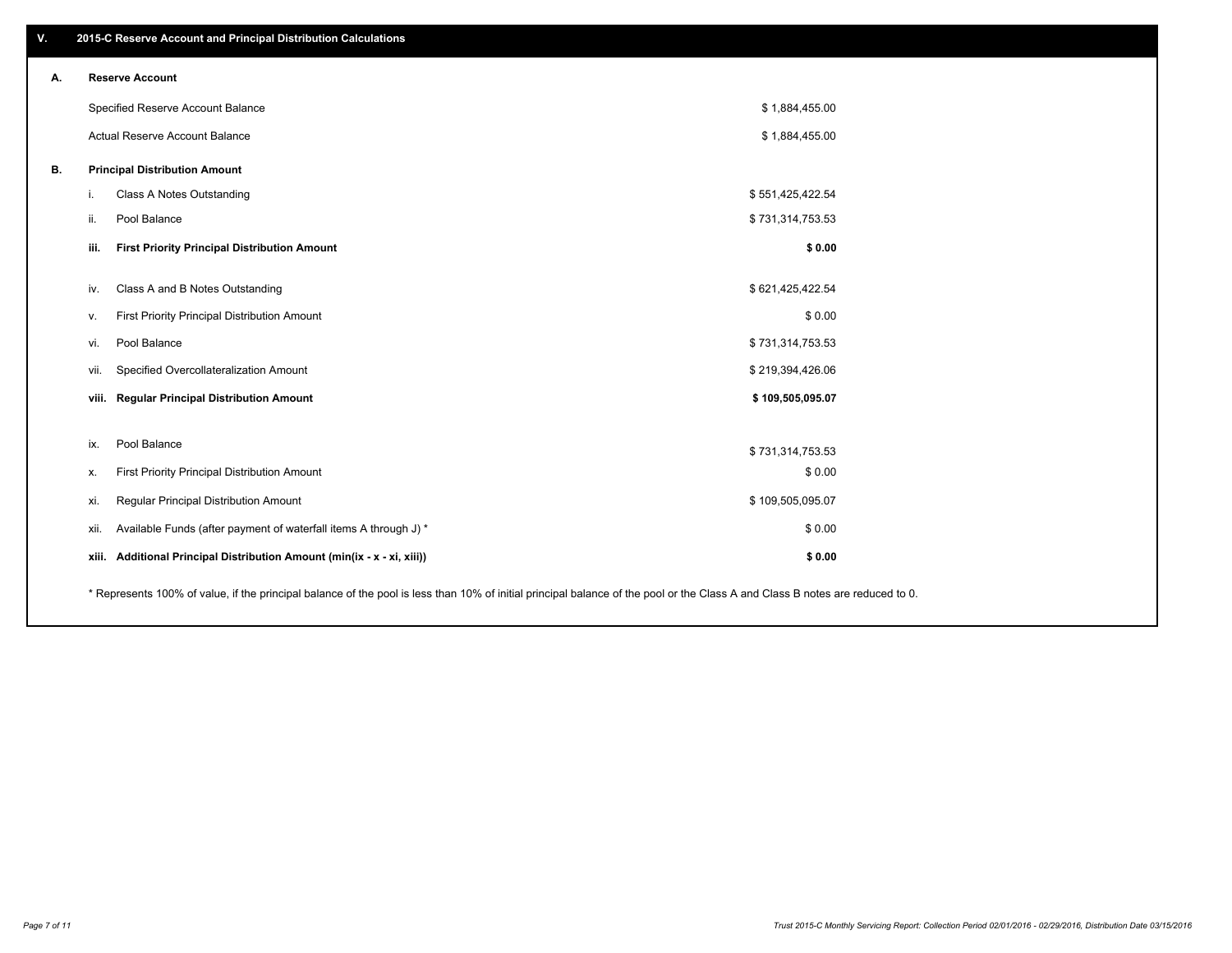|    |                                                                                   | Paid                 | <b>Funds Balance</b>             |
|----|-----------------------------------------------------------------------------------|----------------------|----------------------------------|
|    | <b>Total Available Funds</b>                                                      |                      | \$8,962,431.03                   |
| A  | <b>Trustee Fees</b>                                                               | \$0.00               | \$8,962,431.03                   |
| B  | <b>Servicing Fees</b>                                                             | \$458,444.84         | \$8,503,986.19                   |
| C  | i. Administration Fees<br>ii. Unreimbursed Administrator Advances plus any Unpaid | \$8,333.00<br>\$0.00 | \$8,495,653.19<br>\$8,495,653.19 |
| D  | Class A Noteholders Interest Distribution Amount                                  | \$929,999.19         | \$7,565,654.00                   |
| Е  | <b>First Priority Principal Payment</b>                                           | \$0.00               | \$7,565,654.00                   |
| F  | Class B Noteholders Interest Distribution Amount                                  | \$204,166.67         | \$7,361,487.33                   |
| G  | Class C Noteholders Interest Distribution Amount                                  | \$187,500.00         | \$7,173,987.33                   |
| н  | <b>Reinstatement Reserve Account</b>                                              | \$0.00               | \$7,173,987.33                   |
|    | <b>Regular Principal Distribution</b>                                             | \$7,173,987.33       | \$0.00                           |
| J  | <b>Carryover Servicing Fees</b>                                                   | \$0.00               | \$0.00                           |
| K  | Additional Principal Distribution Amount                                          | \$0.00               | \$0.00                           |
| L. | Unpaid Expenses of Trustee                                                        | \$0.00               | \$0.00                           |
| М  | Unpaid Expenses of Administrator                                                  | \$0.00               | \$0.00                           |
| N  | Remaining Funds to the Residual Certificateholders                                | \$0.00               | \$0.00                           |

### **Waterfall Conditions**

|      | Pool Balance                                                                     | \$731,314,753.53 |  |
|------|----------------------------------------------------------------------------------|------------------|--|
| н.   | Class A and B Notes Outstanding                                                  | \$621,425,422.54 |  |
| iii. | Class C Noteholders' Interest Distribution Ratio (i / ii)                        | 117.68%          |  |
| iv.  | Minimum Ratio                                                                    | 110.00%          |  |
| ν.   | Is the Class C Noteholders' Interest Distribution Condition Satisfied (iii > iv) |                  |  |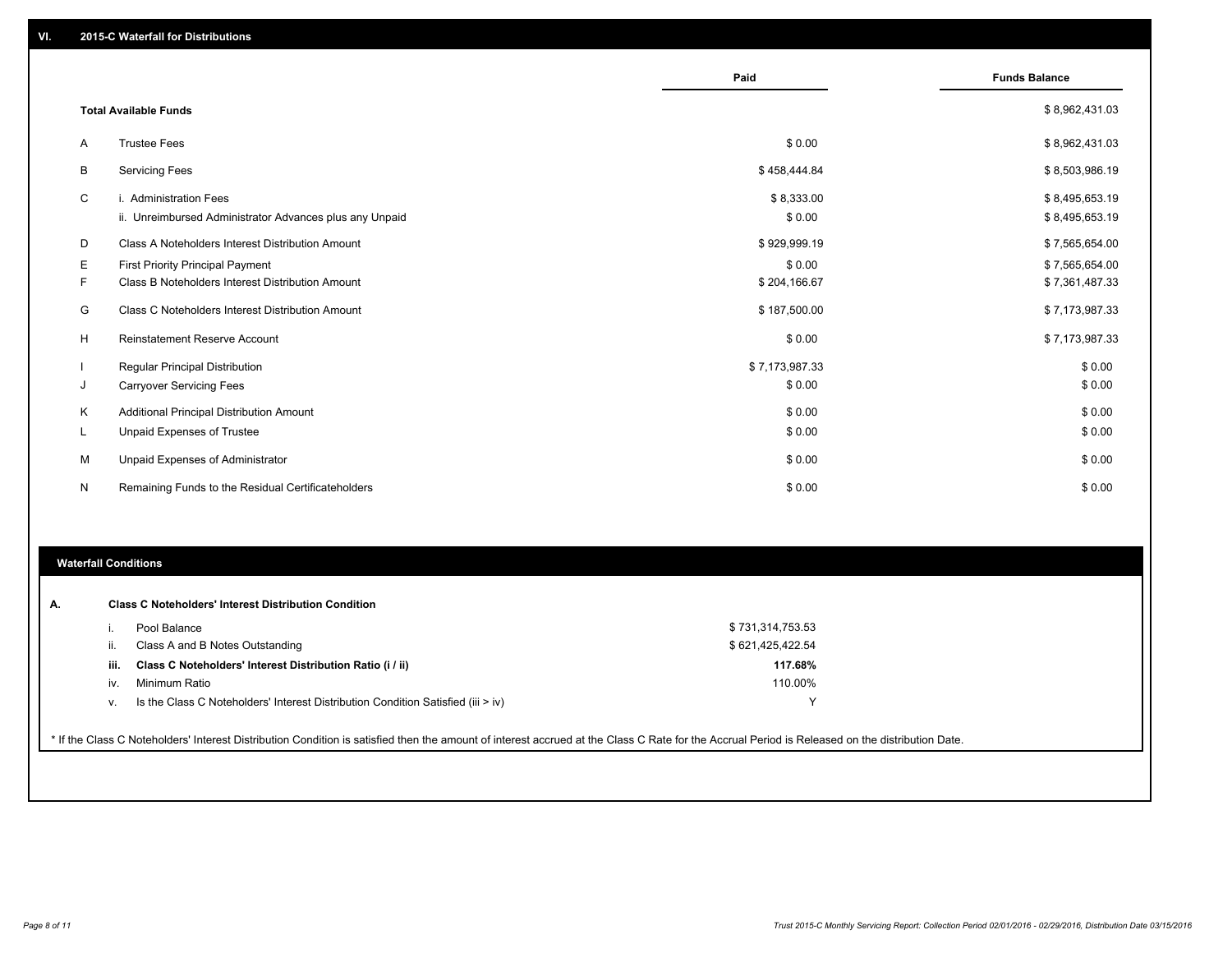| <b>Distribution Amounts</b>                                |                         |                         |                         |
|------------------------------------------------------------|-------------------------|-------------------------|-------------------------|
|                                                            | <b>A1</b>               | A <sub>2</sub> A        | A <sub>2</sub> B        |
| Cusip/Isin                                                 | 78448RAA4               | 78448RAB2               | 78448RAC0               |
| <b>Beginning Balance</b>                                   | \$169,425,422.54        | \$207,000,000.00        | \$100,000,000.00        |
| Index                                                      | <b>LIBOR</b>            | <b>FIXED</b>            | <b>LIBOR</b>            |
| Spread/Fixed Rate                                          | 0.90%                   | 2.75%                   | 1.40%                   |
| Record Date (Days Prior to Distribution)                   | 1 NEW YORK BUSINESS DAY | 1 NEW YORK BUSINESS DAY | 1 NEW YORK BUSINESS DAY |
| <b>Accrual Period Begin</b>                                | 2/16/2016               | 2/15/2016               | 2/16/2016               |
| <b>Accrual Period End</b>                                  | 3/15/2016               | 3/15/2016               | 3/15/2016               |
| Daycount Fraction                                          | 0.07777778              | 0.08333333              | 0.07777778              |
| Interest Rate*                                             | 1.32700%                | 2.75000%                | 1.82700%                |
| <b>Accrued Interest Factor</b>                             | 0.001032111             | 0.002291667             | 0.001421000             |
| <b>Current Interest Due</b>                                | \$174,865.86            | \$474,375.00            | \$142,100.00            |
| Interest Shortfall from Prior Period Plus Accrued Interest | $\mathsf{\$}$ -         | $\frac{1}{2}$           | $S -$                   |
| <b>Total Interest Due</b>                                  | \$174,865.86            | \$474,375.00            | \$142,100.00            |
| <b>Interest Paid</b>                                       | \$174,865.86            | \$474,375.00            | \$142,100.00            |
| <b>Interest Shortfall</b>                                  | $\mathsf{\$}$ -         | $\mathsf{\$}$ -         | $S -$                   |
| <b>Principal Paid</b>                                      | \$7,173,987.33          | $\frac{2}{3}$ -         | $S -$                   |
| <b>Ending Principal Balance</b>                            | \$162,251,435.21        | \$207,000,000.00        | \$100,000,000.00        |
| Paydown Factor                                             | 0.036050188             | 0.000000000             | 0.000000000             |
| <b>Ending Balance Factor</b>                               | 0.815333845             | 1.000000000             | 1.000000000             |
|                                                            |                         |                         |                         |

\* Pay rates for Current Distribution. For the interest rates applicable to the next distribution date, please see https://www.salliemae.com/about/investors/data/SMBabrate.txt.

**VII. 2015-C Distributions**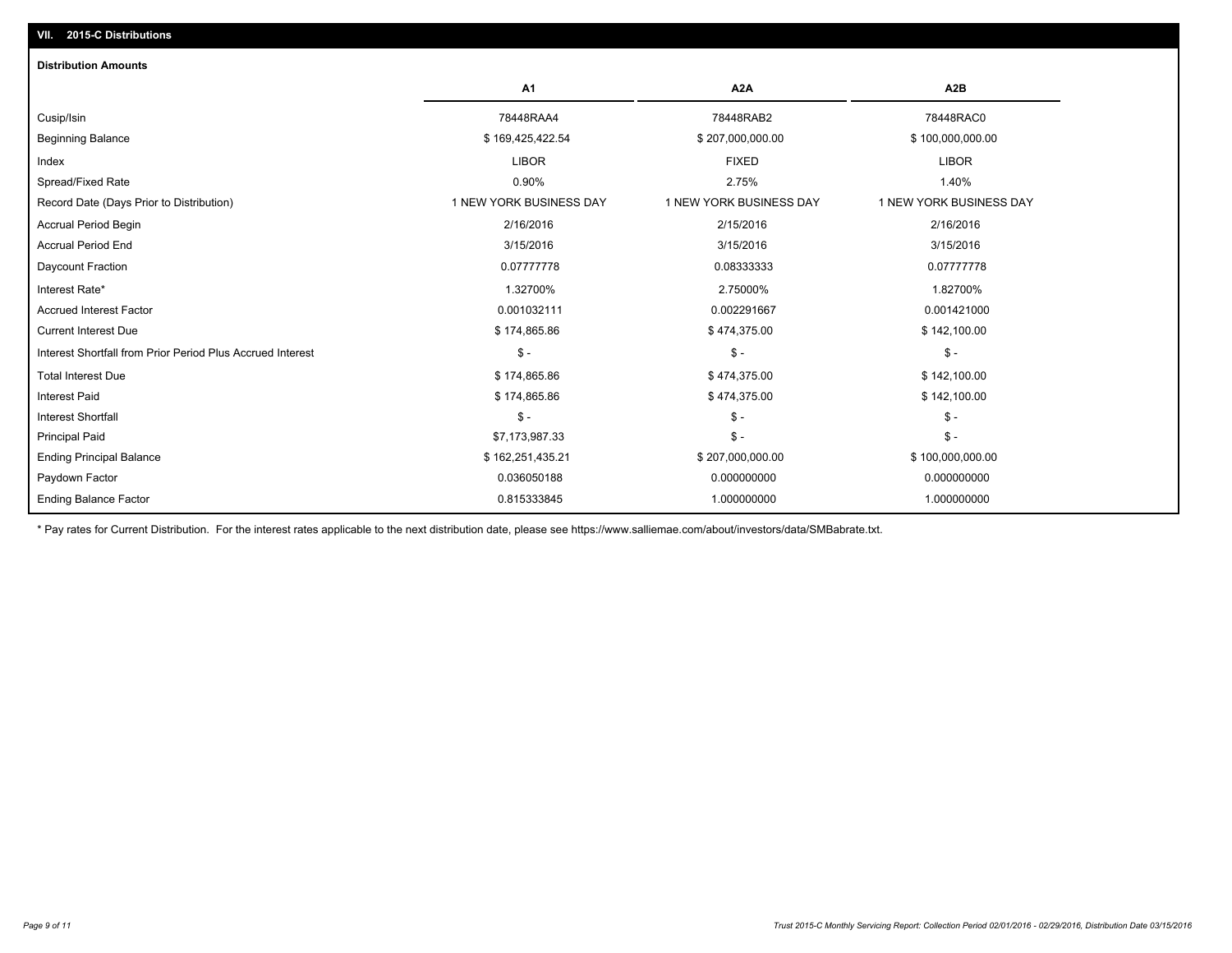| <b>Distribution Amounts</b>                                |                         |                         |                         |
|------------------------------------------------------------|-------------------------|-------------------------|-------------------------|
|                                                            | A <sub>3</sub>          | в                       | c                       |
| Cusip/Isin                                                 | 78448RAD8               | 78448RAE6               | 78448RAF3               |
| <b>Beginning Balance</b>                                   | \$75,000,000.00         | \$70,000,000.00         | \$50,000,000.00         |
| Index                                                      | <b>LIBOR</b>            | <b>FIXED</b>            | <b>FIXED</b>            |
| Spread/Fixed Rate                                          | 1.95%                   | 3.50%                   | 4.50%                   |
| Record Date (Days Prior to Distribution)                   | 1 NEW YORK BUSINESS DAY | 1 NEW YORK BUSINESS DAY | 1 NEW YORK BUSINESS DAY |
| <b>Accrual Period Begin</b>                                | 2/16/2016               | 2/15/2016               | 2/15/2016               |
| <b>Accrual Period End</b>                                  | 3/15/2016               | 3/15/2016               | 3/15/2016               |
| Daycount Fraction                                          | 0.07777778              | 0.08333333              | 0.08333333              |
| Interest Rate*                                             | 2.37700%                | 3.50000%                | 4.50000%                |
| <b>Accrued Interest Factor</b>                             | 0.001848778             | 0.002916667             | 0.003750000             |
| <b>Current Interest Due</b>                                | \$138,658.33            | \$204,166.67            | \$187,500.00            |
| Interest Shortfall from Prior Period Plus Accrued Interest | $\mathsf{\$}$ -         | $\mathsf{\$}$ -         | $\mathsf{\$}$ -         |
| <b>Total Interest Due</b>                                  | \$138,658.33            | \$204,166.67            | \$187,500.00            |
| <b>Interest Paid</b>                                       | \$138,658.33            | \$204,166.67            | \$187,500.00            |
| <b>Interest Shortfall</b>                                  | $\frac{1}{2}$           | $\mathsf{\$}$ -         | $\mathbb{S}$ -          |
| <b>Principal Paid</b>                                      | $S -$                   | $\mathsf{\$}$ -         | $S -$                   |
| <b>Ending Principal Balance</b>                            | \$75,000,000.00         | \$70,000,000.00         | \$50,000,000.00         |
| Paydown Factor                                             | 0.000000000             | 0.000000000             | 0.000000000             |
| Ending Balance Factor                                      | 1.000000000             | 1.000000000             | 1.000000000             |
|                                                            |                         |                         |                         |

\* Pay rates for Current Distribution. For the interest rates applicable to the next distribution date, please see https://www.salliemae.com/about/investors/data/SMBabrate.txt.

**VII. 2015-C Distributions**